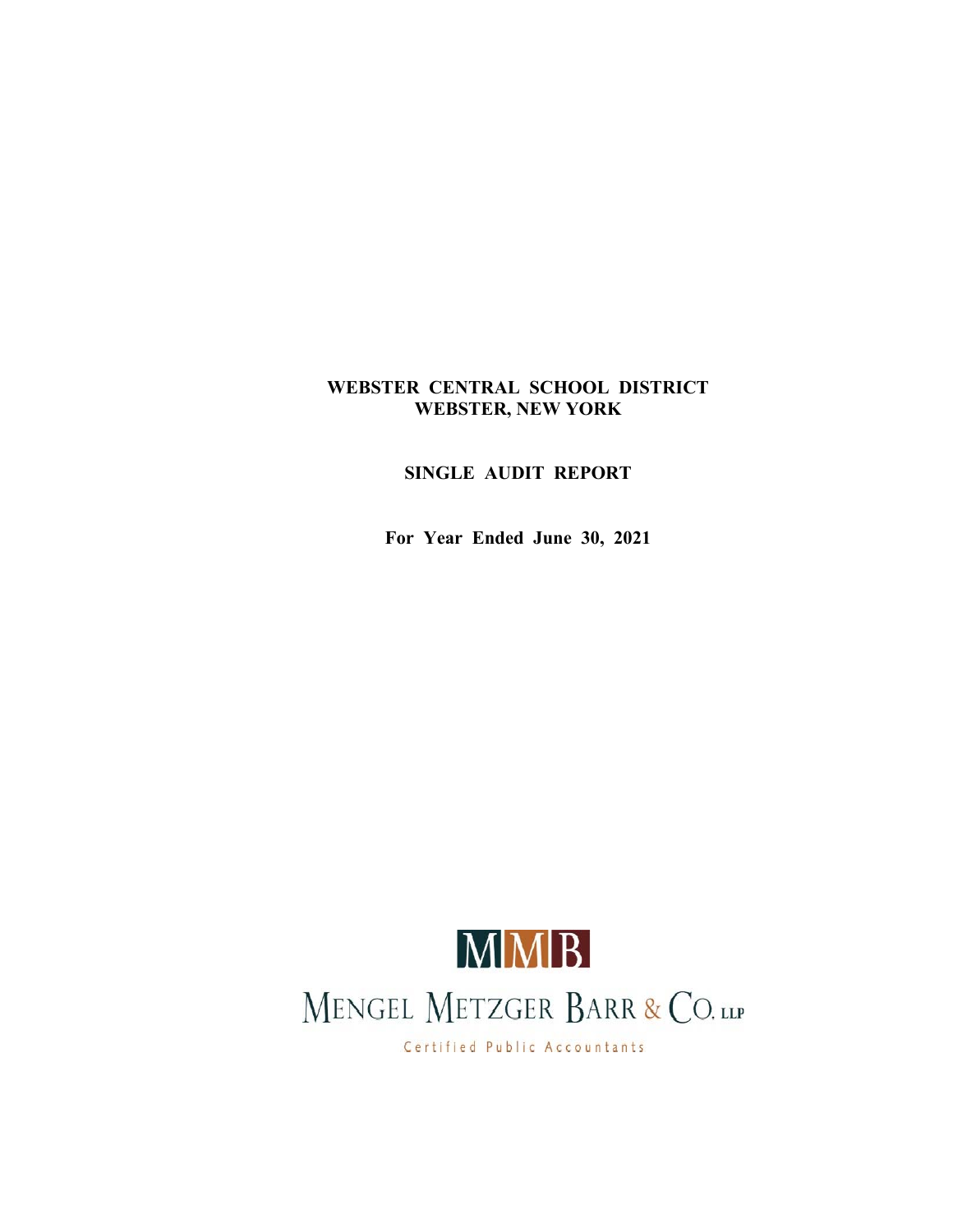# **TABLE OF CONTENTS**

| Report on Compliance For Each Major Federal Program; Report on<br>Internal Control Over Compliance; and Report on the Schedule of<br>Expenditures of Federal Awards Required by OMB Uniform Guidance | $1 - 3$ |  |
|------------------------------------------------------------------------------------------------------------------------------------------------------------------------------------------------------|---------|--|
| Schedule of Expenditures of Federal Awards                                                                                                                                                           |         |  |
| Notes to Schedule of Expenditures of Federal Awards                                                                                                                                                  |         |  |
| Schedule of Findings and Questioned Costs                                                                                                                                                            | 6       |  |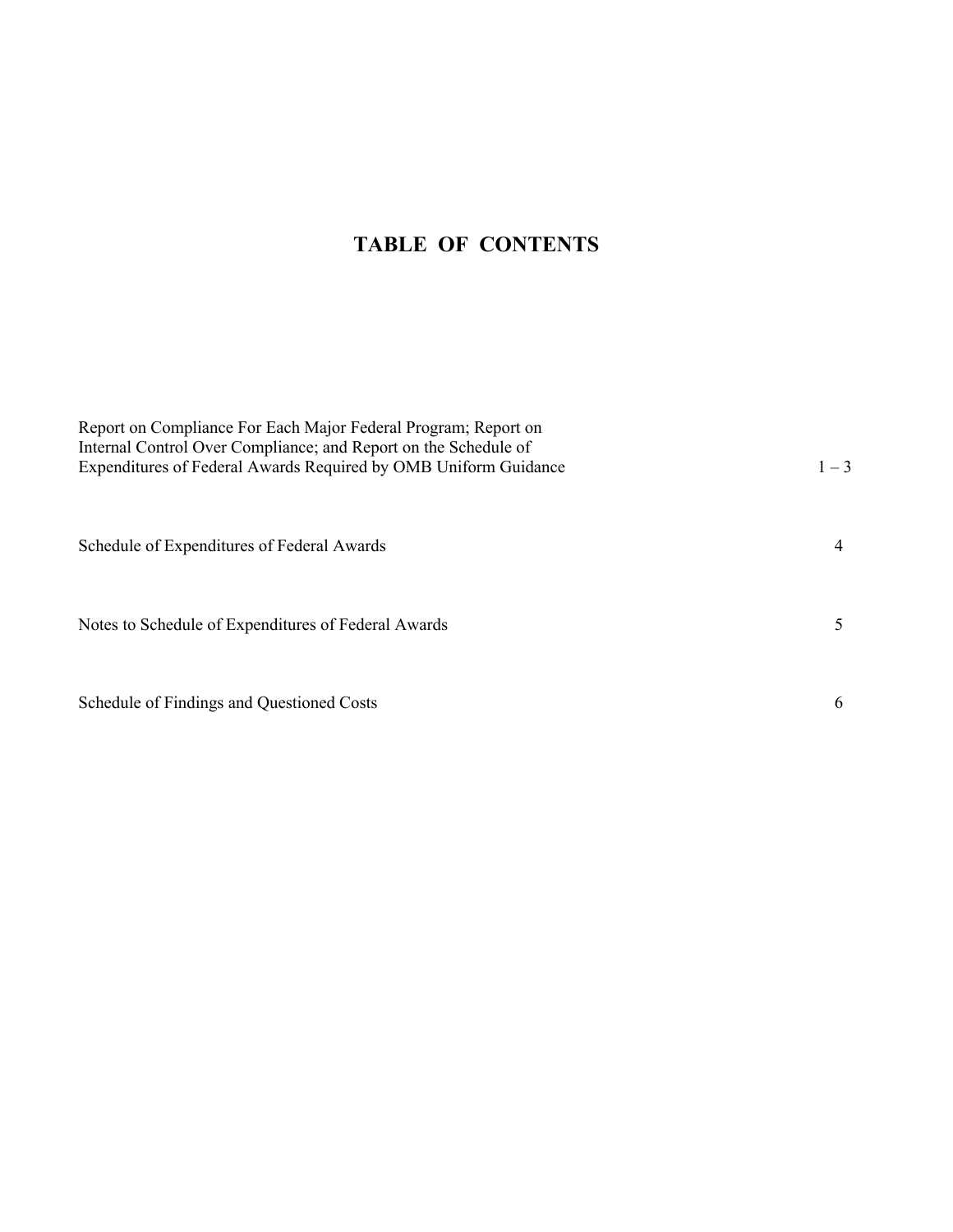

## **Report on Compliance For Each Major Federal Program; Report on Internal Control Over Compliance; and Report on the Schedule of Expenditures of Federal Awards Required by the Uniform Guidance**

#### **Independent Auditors' Report**

To the Board of Education Webster Central School District Webster, New York

#### *Report on Compliance for Each Major Federal Program*

We have audited the Webster Central School District, New York's compliance with the types of compliance requirements described in the *OMB Compliance Supplement* that could have a direct and material effect on each of the District's major federal programs for the year ended June 30, 2021. The Webster Central School District, New York's major federal programs are identified in the summary of auditor's results section of the accompanying schedule of findings and questioned costs.

#### *Management's Responsibility*

Management is responsible for compliance with federal statutes, regulations, and the terms and conditions of its federal awards applicable to its federal programs.

#### *Auditor's Responsibility*

Our responsibility is to express an opinion on compliance for each of the Webster Central School District, New York's major federal programs based on our audit of the types of compliance requirements referred to above. We conducted our audit of compliance in accordance with auditing standards generally accepted in the United States of America; the standards applicable to financial audits contained in *Government Auditing Standards*, issued by the Comptroller General of the United States; and Title 2 U.S. Code of Federal Regulations Part 200, *Uniform Administrative Requirements, Cost Principles, and Audit Requirements for Federal Awards* (Uniform Guidance). Those standards and the Uniform Guidance require that we plan and perform the audit to obtain reasonable assurance about whether noncompliance with the types of compliance requirements referred to above that could have a direct and material effect on a major federal program occurred. An audit includes examining, on a test basis, evidence about the Webster Central School District, New York's compliance with those requirements and performing such other procedures as we considered necessary in the circumstances.

100 Chestnut Street Suite 1200 Rochester, NY 14604 P 585.423.1860 F 585.423.5966 mengelmetzgerbarr.com Additional Offices: Elmira, NY . Canandaigua, NY . Hornell, NY . An Independent Member of the BDO Seidman Alliance

1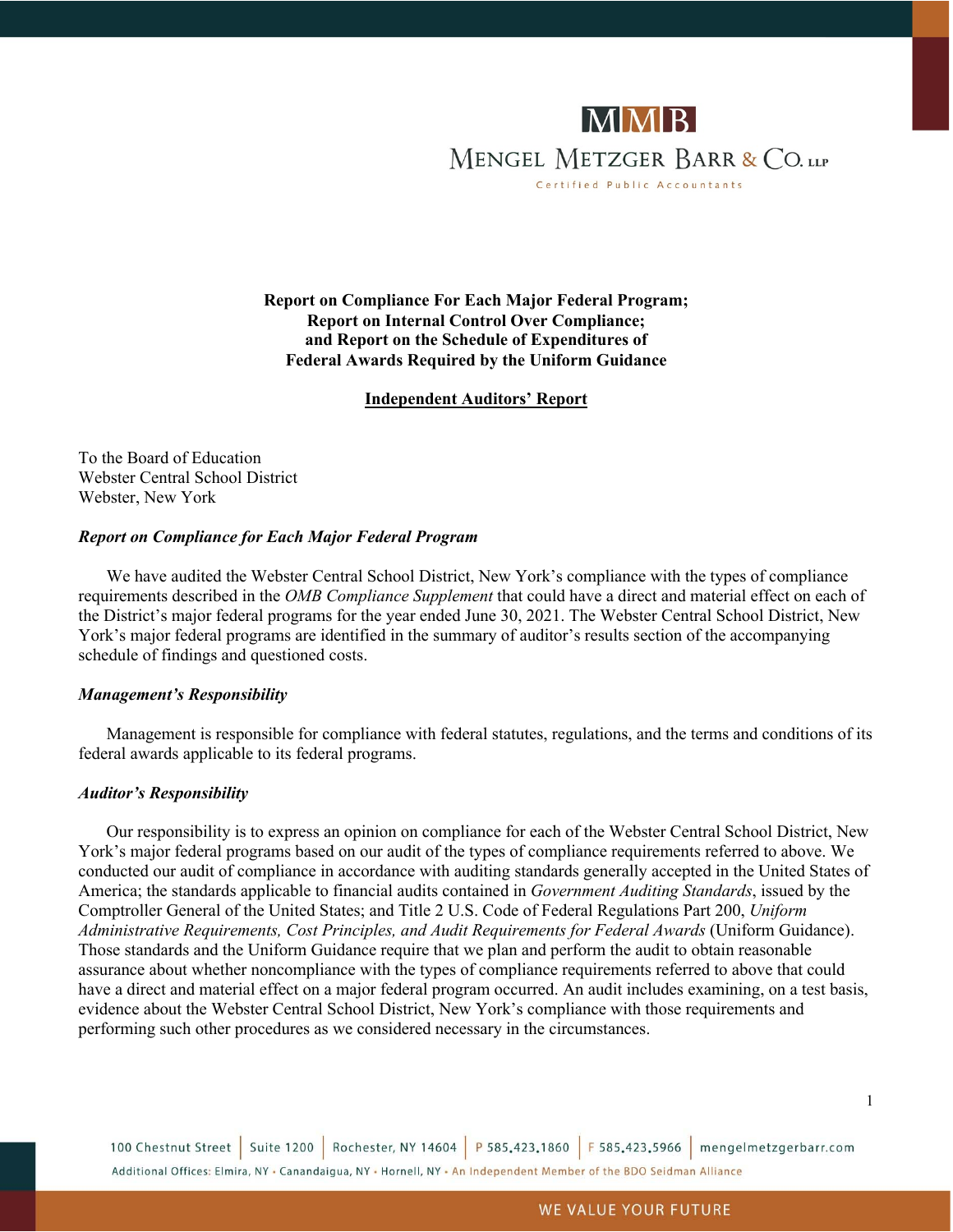We believe that our audit provides a reasonable basis for our opinion on compliance for each major federal program. However, our audit does not provide a legal determination of the Webster Central School District, New York's compliance.

#### *Opinion on Each Major Federal Program*

In our opinion, the Webster Central School District, New York complied, in all material respects, with the types of compliance requirements referred to above that could have a direct and material effect on each of its major federal programs for the year ended June 30, 2021.

#### *Report on Internal Control Over Compliance*

The management of the Webster Central School District, New York is responsible for establishing and maintaining effective internal control over compliance with the types of compliance requirements referred to above. In planning and performing our audit of compliance, we considered the Webster Central School District, New York's internal control over compliance with the types of requirements that could have a direct and material effect on each major federal program to determine the auditing procedures that are appropriate in the circumstances for the purpose of expressing an opinion on compliance for each major federal program and to test and report on internal control over compliance in accordance with the Uniform Guidance, but not for the purpose of expressing an opinion on the effectiveness of internal control over compliance. Accordingly, we do not express an opinion on the effectiveness of the Webster Central School District, New York's internal control over compliance.

A *deficiency in internal control over compliance* exists when the design or operation of a control over compliance does not allow management or employees, in the normal course of performing their assigned functions, to prevent, or detect and correct, noncompliance with a type of compliance requirement of a federal program on a timely basis. A *material weakness in internal control over compliance* is a deficiency, or combination of deficiencies, in internal control over compliance, such that there is a reasonable possibility that material noncompliance with a type of compliance requirement of a federal program will not be prevented, or detected and corrected, on a timely basis. A *significant deficiency in internal control over compliance* is a deficiency, or a combination of deficiencies, in internal control over compliance with a type of compliance requirement of a federal program that is less severe than a material weakness in internal control over compliance, yet important enough to merit attention by those charged with governance.

Our consideration of internal control over compliance was for the limited purpose described in the first paragraph of this section and was not designed to identify all deficiencies in internal control over compliance that might be material weaknesses or significant deficiencies. We did not identify any deficiencies in internal control over compliance that we consider to be material weaknesses. However, material weaknesses may exist that have not been identified.

The purpose of this report on internal control over compliance is solely to describe the scope of our testing of internal control over compliance and the results of that testing based on the requirements of the Uniform Guidance. Accordingly, this report is not suitable for any other purpose.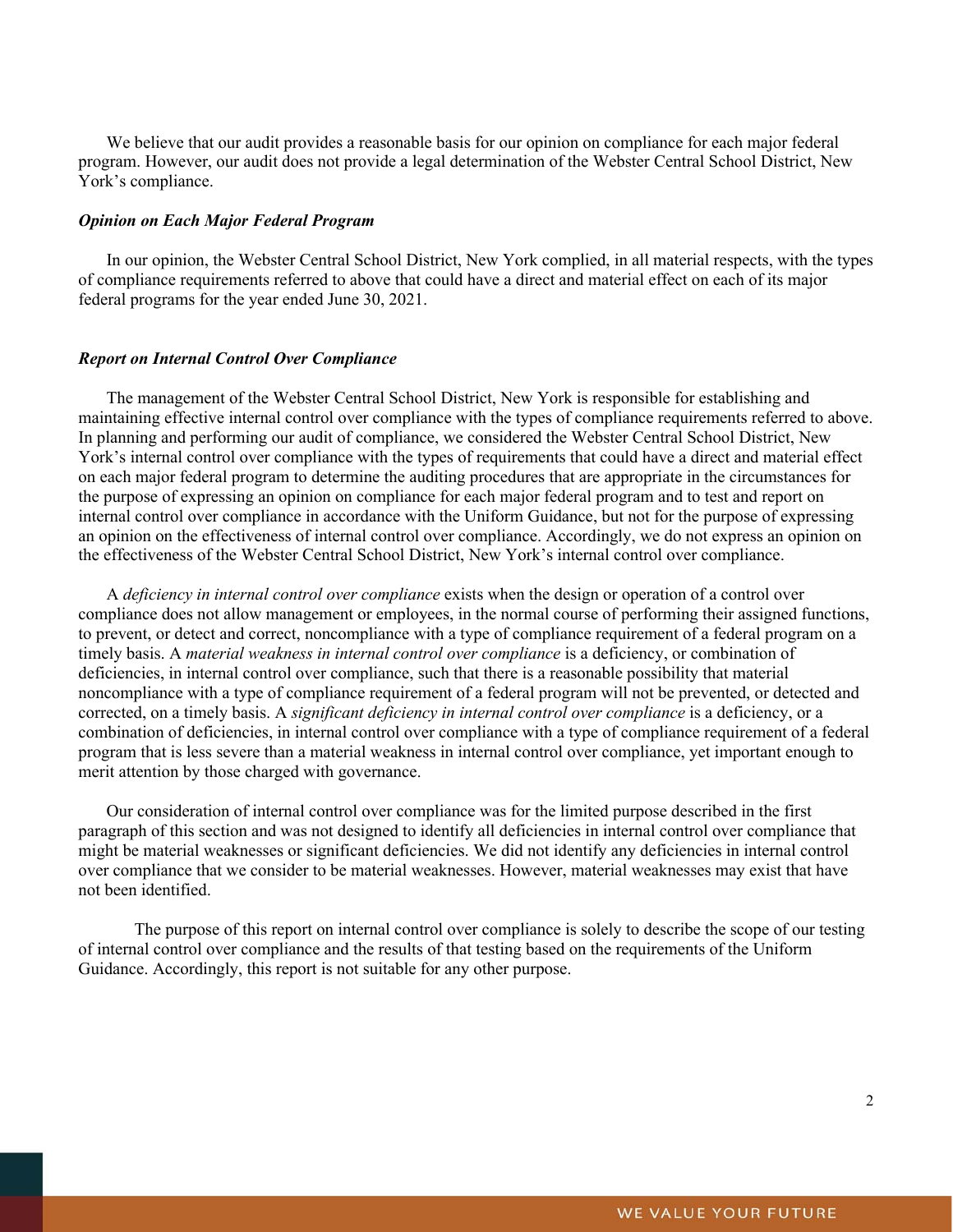#### *Report on Schedule of Expenditures of Federal Awards Required by the Uniform Guidance*

We have audited the financial statements of the governmental activities, each major fund, and the aggregated remaining fund information of the Webster Central School District, New York as of and for the year ended June 30, 2021, and the related notes to the financial statements, which collectively comprise the Webster Central School District, New York's basic financial statements. We issued our report thereon dated October 5, 2021, which contained unmodified opinions on those financial statements. Our audit was conducted for the purpose of forming opinions on the financial statements that collectively comprise the basic financial statements. The accompanying schedule of expenditures of federal awards is presented for purposes of additional analysis as required by the Uniform Guidance and is not a required part of the basic financial statements. Such information is the responsibility of management and was derived from and relates directly to the underlying accounting and other records used to prepare the basic financial statements. The information has been subjected to the auditing procedures applied in the audit of the financial statements and certain additional procedures, including comparing and reconciling such information directly to the underlying accounting and other records used to prepare the basic financial statements or to the basic financial statements themselves, and other additional procedures in accordance with auditing standards generally accepted in the United States of America. In our opinion, the schedule of expenditures of federal awards is fairly stated in all material respects in relation to the basic financial statements as a whole.

Rochester, New York December 16, 2021

Mongel, Metzger, Barr) & Co. LLP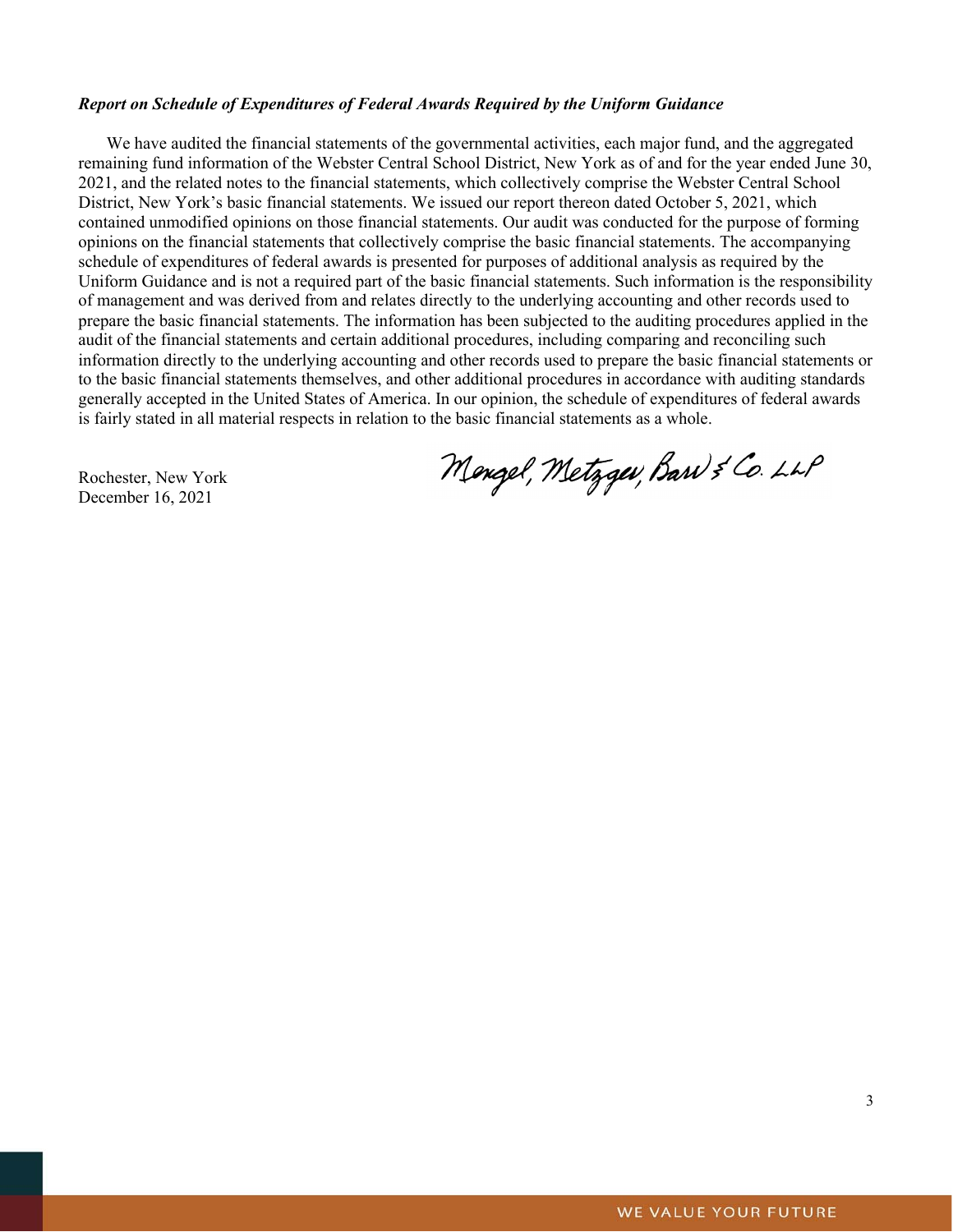# **WEBSTER CENTRAL SCHOOL DISTRICT, NEW YORK**

# **SCHEDULE OF EXPENDITURES OF FEDERAL AWARDS**

# **FOR YEAR ENDED JUNE 30, 2021**

|                                                                             | <b>Assistance</b> |               | Pass-Through  |                     |              |  |
|-----------------------------------------------------------------------------|-------------------|---------------|---------------|---------------------|--------------|--|
| <b>Grantor / Pass - Through Agency</b>                                      | Listing           | Grantor       | <b>Agency</b> |                     | <b>Total</b> |  |
| <b>Federal Award Cluster / Program</b>                                      | <b>Number</b>     | <b>Number</b> | <b>Number</b> | <b>Expenditures</b> |              |  |
| <b>U.S. Department of Education:</b>                                        |                   |               |               |                     |              |  |
| <b>Indirect Programs:</b>                                                   |                   |               |               |                     |              |  |
| <b>Passed Through NYS Education Department -</b>                            |                   |               |               |                     |              |  |
| <b>Special Education Cluster - IDEA</b>                                     |                   |               |               |                     |              |  |
| Special Education - Grants to                                               |                   |               |               |                     |              |  |
| States (IDEA, Part B)                                                       | 84.027            | N/A           | 0032-21-0388  | \$                  | 1,824,009    |  |
| Special Education - Preschool                                               |                   |               |               |                     |              |  |
| Grants (IDEA Preschool)                                                     | 84.173            | N/A           | 0033-21-0388  |                     | 49,567       |  |
| <b>Total Special Education Cluster - IDEA</b>                               |                   |               |               | \$                  | 1,873,576    |  |
| <b>Education Stabilization Funds -</b>                                      |                   |               |               |                     |              |  |
| <b>CARES Act - ESSER</b>                                                    | 84.425D           | N/A           | 5890-21-1410  | \$                  | 669,441 *    |  |
| <b>CARES Act - GEER</b>                                                     | 84.425C           | N/A           | 5895-21-1410  |                     | 113,459 *    |  |
| <b>Total Education Stabilization Funds</b>                                  |                   |               |               | $\mathbb{S}$        | 782,900      |  |
| Title IIA - Supporting Effective                                            |                   |               |               |                     |              |  |
| <b>Instruction State Grant</b>                                              | 84.367            | N/A           | 0147-21-1410  |                     | 170,961      |  |
| Title IIIA - LEP                                                            | 84.365            | N/A           | 0293-21-1410  |                     | 17,672       |  |
| Title IV - Student Support and                                              |                   |               |               |                     |              |  |
| <b>Enrichment Program</b>                                                   | 84.424            | N/A           | 0204-21-1410  |                     | 81,242       |  |
| Title IV - Student Support and                                              |                   |               |               |                     |              |  |
| <b>Enrichments Grants</b>                                                   | 84.424            | N/A           | 0204-20-1410  |                     | 36,093       |  |
| Title I - Grants to Local Educational Agencies                              | 84.010            | N/A           | 0021-20-1410  |                     | 1,284        |  |
| Title I - Grants to Local Educational Agencies                              | 84.010            | N/A           | 0021-21-1410  |                     | 705,633      |  |
| <b>Total U.S. Department of Education</b>                                   |                   |               |               | $\mathbb S$         | 3,669,361    |  |
| <b>U.S. Department of Agriculture:</b>                                      |                   |               |               |                     |              |  |
| <b>Indirect Programs:</b>                                                   |                   |               |               |                     |              |  |
| <b>Passed Through NYS Education Department (Child Nutrition Services) -</b> |                   |               |               |                     |              |  |
| <b>Child Nutrition Cluster -</b>                                            |                   |               |               |                     |              |  |
| Summer Food Service Program - COVID                                         | 10.559            | N/A           | 261901060000  | \$                  | 3,257,575 *  |  |
| National School Lunch Program-Non-Cash                                      |                   |               |               |                     |              |  |
| Assistance (Commodities)                                                    | 10.555            | N/A           | 261901060000  |                     | 315,094 *    |  |
| National School Snack Program                                               | 10.555            | N/A           | 261901060000  |                     | 17,380 *     |  |
| <b>Total Child Nutrition Cluster</b>                                        |                   |               |               | \$                  | 3,590,049    |  |
| <b>Total U.S. Department of Agriculture</b>                                 |                   |               |               | $\mathbb S$         | 3,590,049    |  |
| TOTAL EXPENDITURES OF FEDERAL AWARDS                                        |                   |               |               | \$                  | 7,259,410    |  |

\* Major Programs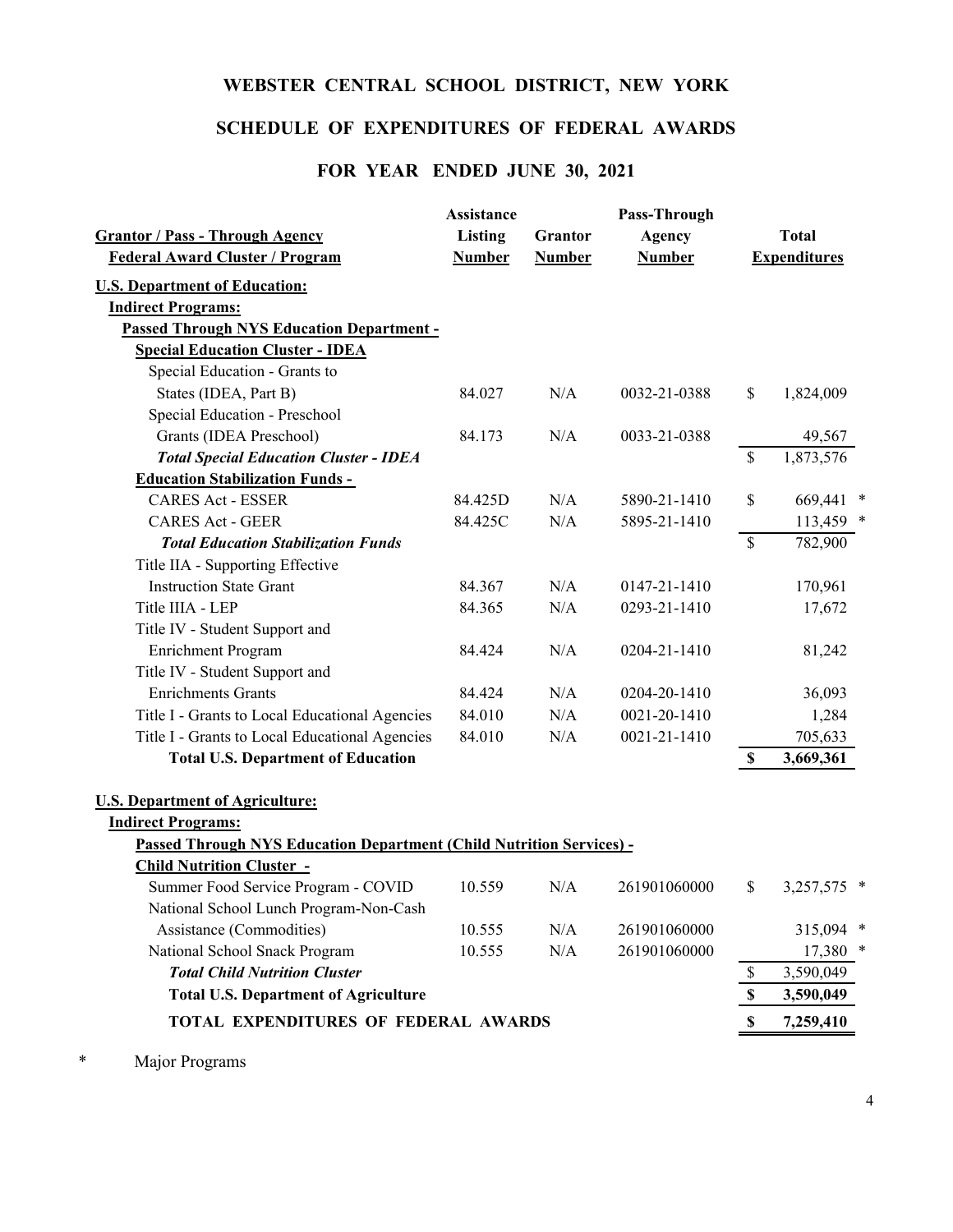## **WEBSTER CENTRAL SCHOOL DISTRICT**

## **Notes to Schedule of Expenditures of Federal Awards**

#### **June 30, 2021**

#### **1. Basis of Presentation:**

The accompanying Schedule of Expenditures of Federal Awards (the schedule) includes the federal award activity of the Webster Central School District, New York (the District) under programs of the federal government for the year ended June 30, 2021. The information in this schedule is presented in accordance with the requirements of Title 2 U.S. Code of Federal Regulations Part 200, *Uniform Administrative Requirement's, Cost Principles, and Audit Requirements for Federal Awards* (Uniform Guidance). Because the schedule presents only a selected portion of the operations of the District, it is not intended to and does not present the financial position or changes in net position.

#### **2. Summary of Significant Accounting Policies:**

Expenditures reported on the schedule are reported on the GAAP basis of accounting. Such expenditures are recognized following the cost principles contained in the Uniform Guidance, wherein certain types of expenditures are not allowable or are limited as to reimbursement. Negative amounts shown on the schedule represent adjustments or credits made in the normal course of business to amounts reported as expenditures in prior years.

#### **3. Indirect Costs:**

The District has elected to not use the 10 percent de minimus indirect cost rate allowed under the Uniform Guidance. Indirect costs are included in the reported expenditures to the extent they are included in the federal financial reports used as the source for the data presented.

## **4. Matching Costs**

Matching costs, i.e., the Webster Central School District's share of certain program costs, are not included in the reported expenditures.

## **5. Non-Monetary Federal Program**

The Webster Central School District, New York is the recipient of a federal financial award program that does not result in cash receipts or disbursements termed a "non-monetary program". This program Surplus Food Distribution (CFDA Number 10.555), and the fair market value of the food commodities received during the fiscal year is presented in the accompanying Schedule of Expenditures of Federal Awards and was considered in the Webster Central School District, New York's single audit.

## **6. Donated Personal Protective Equipment**

In response to the COVID 19 pandemic Monroe County donated PPE with an estimated fair market value of \$205,100 to the Webster Central School District. Per the 2020 Compliance Supplement Addendum, this amount is not included in the Schedule of Expenditures of Federal Awards and is not subject to Audit. Therefore, this amount is unaudited.